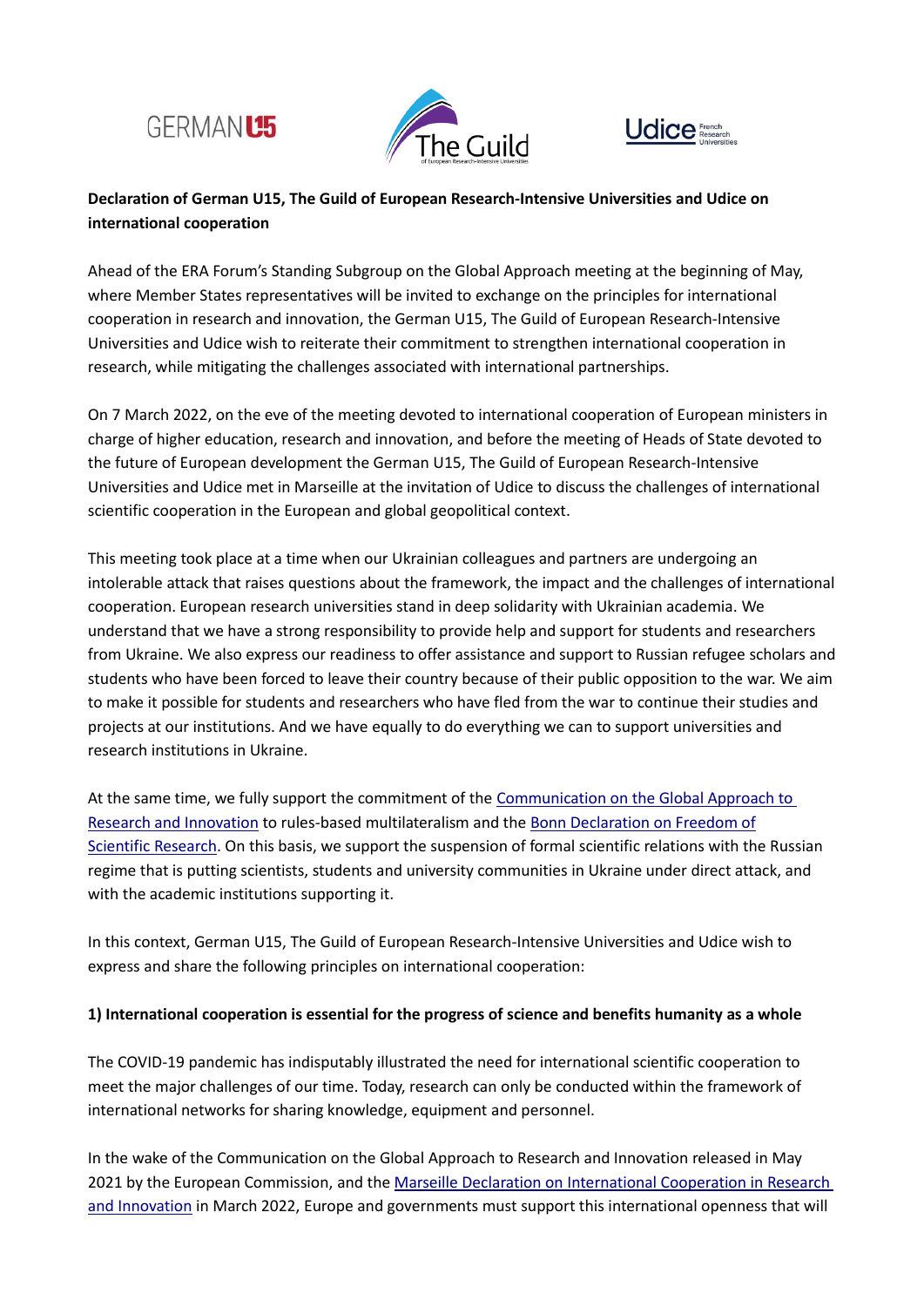bring about innovations and solutions to present and future challenges.

## **2) Research universities are willing to help prevent risks associated with international cooperation**

We are at the same time concerned about being able to conduct safe, fair, and balanced collaborations in a context of increased threats to academic freedom, institutional autonomy and research security.

The recent publication of the European Commission's [Staff Working Document on tackling R&I foreign](https://op.europa.eu/en/web/eu-law-and-publications/publication-detail/-/publication/3faf52e8-79a2-11ec-9136-01aa75ed71a1)  [interference](https://op.europa.eu/en/web/eu-law-and-publications/publication-detail/-/publication/3faf52e8-79a2-11ec-9136-01aa75ed71a1) is welcomed by our networks of research universities, as it offers valuable guidance on how to pursue international engagement while remaining vigilant about maintaining our values, our governance systems, our ability to maintain partnerships, and while being aware of the risks, particularly in terms of cyber threats. Noting the value of these guidelines, we call on European governments to be careful not to interfere in the institutional autonomy of our own universities for the sake of defending them against others. We assert our commitment to share our experiences and good practices within our communities in order to generalize shared principles.

#### **3) International scientific cooperation by research universities is a major diplomatic tool**

Necessary for scientific progress, international cooperation conducted by research universities also contributes to good understanding between peoples and states. Through the exchange of ideas, the mobility of students and researchers and the collective questioning of shared issues, international cooperation cements alliances between nations, enables the articulation of shared interests at the global level, and ensures the promotion of the values of democracy, freedom of expression, equality, inclusiveness, and respect for the rule of law, even in regions where these values may be challenged. Where international crises have arisen, we affirm the importance of science collaboration and critical thinking in the development of a stable, sustainable post-conflict order.

Research universities play a critical role in bolstering Europe's ability to face global challenges, by establishing reliable and long-standing partnerships across the world. Hence, the role of research universities in designing and implementing European scientific diplomacy must be promoted, recognized and strongly supported.

In the current geopolitical context, disrupted by the Russian invasion of Ukraine, we call for the opening of a debate on the new stakes and forms of scientific diplomacy, and on the challenges raised by academic collaborations with institutions located in countries with non-multilateral, authoritarian regimes undermining the very foundations of diplomacy.

## **4) European programmes in favour of academic and scientific cooperation must contribute to making Europe a more attractive territory, open to cooperation with the rest of the world**

In a context of global competition to attract talent, we consider that the openness of the European Education and Research Areas make them especially attractive.

We would like to see European funding programs for collaboration in education, research and innovation open up more to third countries. This is all the more essential at a time when Europe and its values are under attack, far beyond the borders of the EU, making it essential we overcome our differences within the continent.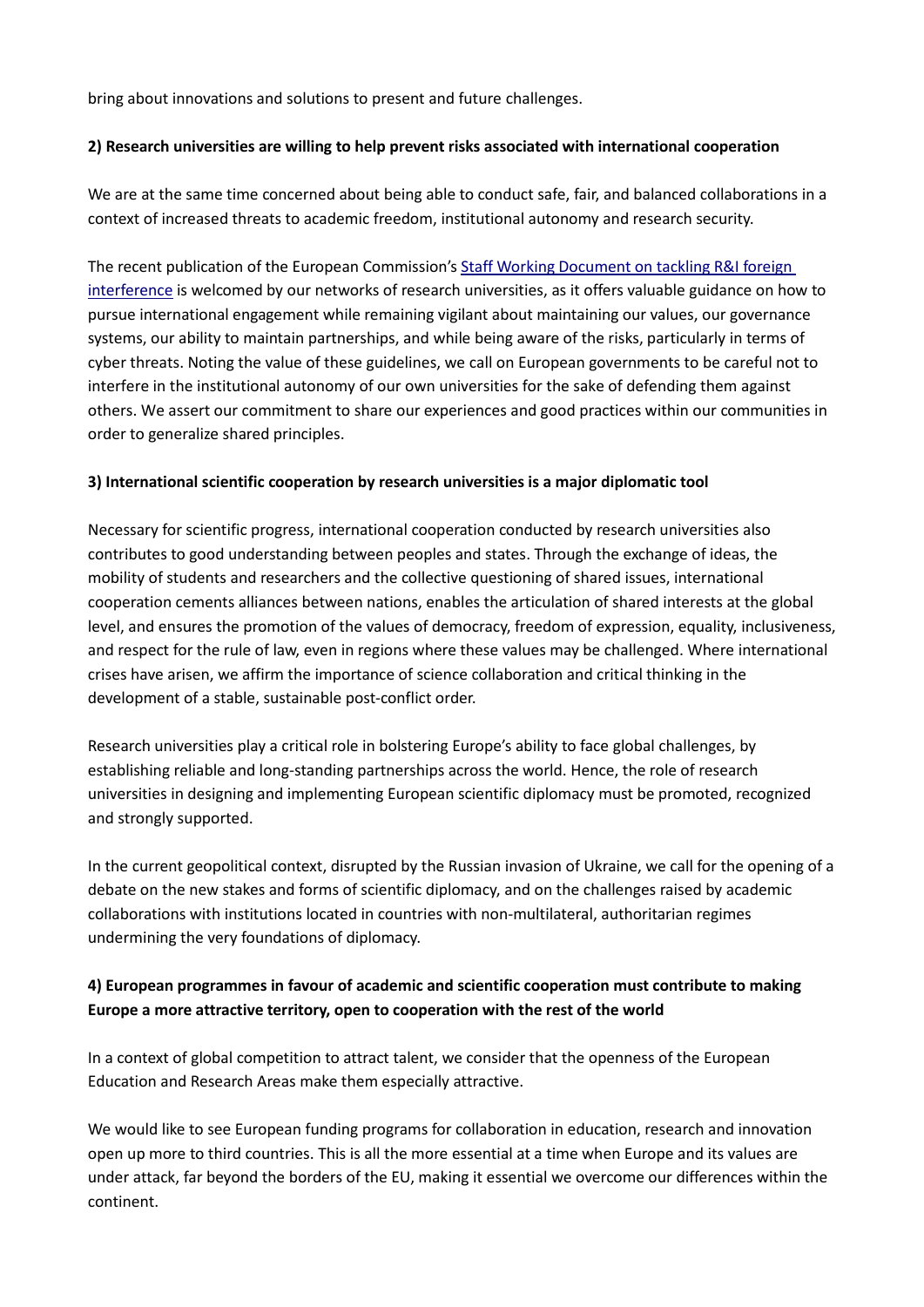In this respect, we reiterate our support for the participation of the United Kingdom and Switzerland in the Horizon Europe program as associated countries. Association would benefit all parties involved and make Europe both stronger and more sovereign. This was never more important than today.

With respect to reciprocal commitments co-constructed for the benefit of all, we thus also encourage an increased participation of third countries in the Horizon Europe programme, according to the conditions laid out in the Horizon regulation. In a similar way and for equally strategic reasons in terms of developing a strong identity for the European Higher Education Area, its attractiveness, and the training of its talents through international exchanges, we support the development of further balanced international partnerships in the field of education and training (Erasmus+).

## **5) Research universities are one of the pillars of European development and technological sovereignty**

Through their global competitiveness, research universities play a key role in making Europe the global heart of research and innovation.

Research universities are in a privileged position to achieve this ambition: they conduct fundamental research that drives future innovations; they are positioned at the centre of territorial ecosystems that bring together academics, local governments, organizations that support innovation, industry and civil society. They have the capacity to address complex issues at the crossroads of several disciplinary fields and are integrated into international networks distinguished by cutting-edge science and innovation.

We fully agree with the European Commission's observation, expressed in the [Communication on a](https://education.ec.europa.eu/document/commission-communication-on-a-european-strategy-for-universities)  [European Strategy for Universities,](https://education.ec.europa.eu/document/commission-communication-on-a-european-strategy-for-universities) that funding for higher education and research in Europe is insufficient. We call for massive investment in post-secondary education and research excellence, including increased support for basic research and the implementation of the necessary conditions to make Europe the most attractive territory for students and researchers from around the world.

We call for enhanced national investment based on scientific excellence and underline the critical importance of European funding instruments for frontier science, notably the European Research Council and the Marie Sklodowska-Curie Actions. Investment in breakthrough knowledge is a major pillar of European growth. As key players in European research excellence, research universities must more than ever be supported as an essential pillar of Europe's technological sovereignty, of European development and of social development.

# **6) International collaboration in research and higher education is essential for the sustainable and balanced development of all regions in the world**

While international development policies and research policies have historically been dissociated, sustainable development worldwide requires massive investment in research and higher education, in order to achieve the transition towards knowledge societies and the reconstruction of post-war, post-conflict societies. Only in this way will we be able to produce innovative solutions and paradigm shifts to achieve the Sustainable Development Goals. In that regard, universities are key actors for a sustainable transition, as they provide for the training of the next generation of skilled workers, researchers, innovators and decisionmakers.